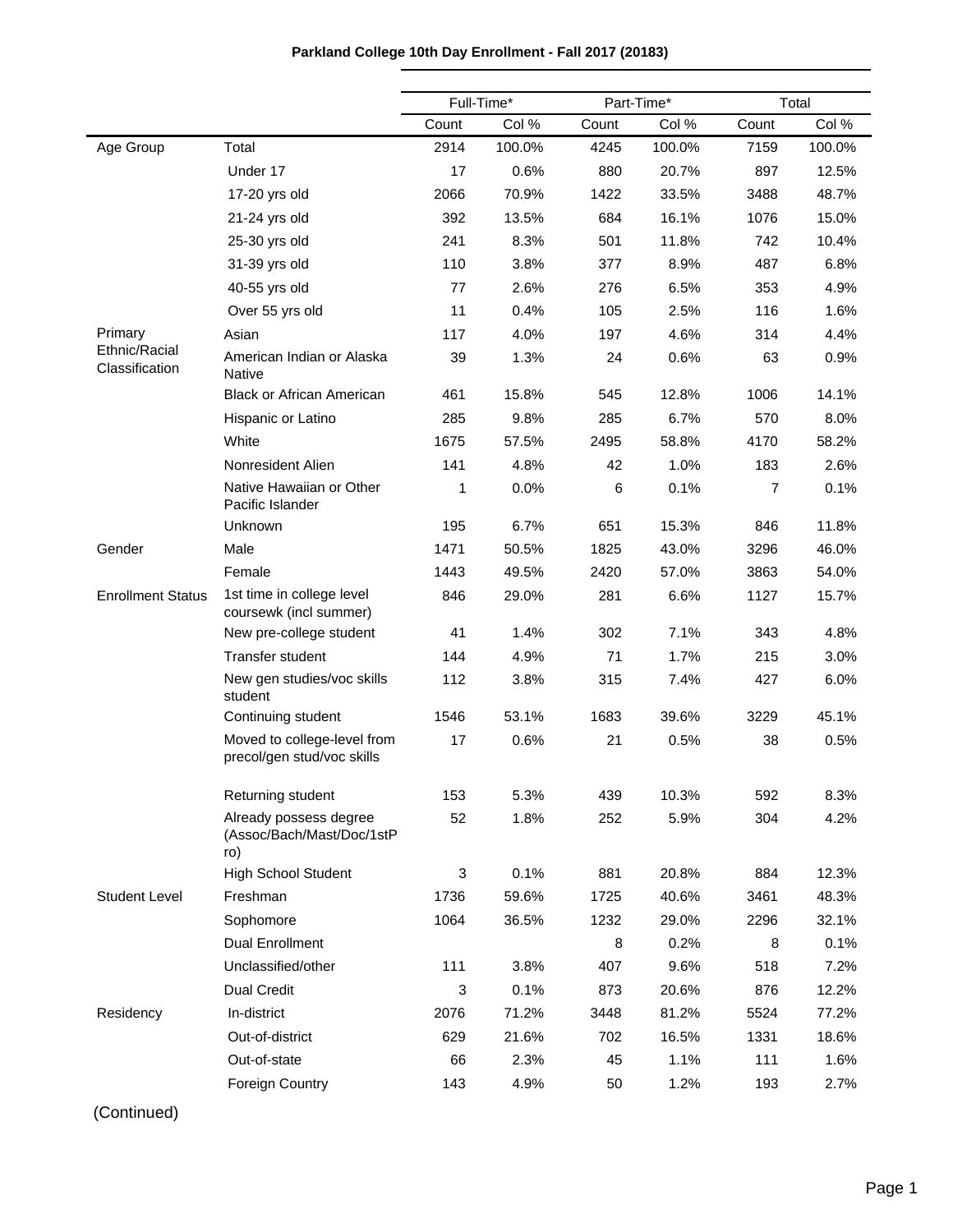|                       |                                                  |                | Full-Time* | Part-Time*     |        | Total |        |
|-----------------------|--------------------------------------------------|----------------|------------|----------------|--------|-------|--------|
|                       |                                                  | Count          | Col %      | Count          | Col %  | Count | Col %  |
| <b>Student Intent</b> | Prepare for transfer                             | 1605           | 55.1%      | 1069           | 25.2%  | 2674  | 37.4%  |
|                       | Improve skills for present<br>job                | 57             | 2.0%       | 164            | 3.9%   | 221   | 3.1%   |
|                       | Prepare for job immediately<br>after com college | 403            | 13.8%      | 448            | 10.6%  | 851   | 11.9%  |
|                       | Prepare for GED/improve<br>basic ac skills       | $\overline{7}$ | 0.2%       | 103            | 2.4%   | 110   | 1.5%   |
|                       | Personal interest - not<br>career oriented       | 52             | 1.8%       | 153            | 3.6%   | 205   | 2.9%   |
|                       | Other or unknown                                 | 790            | 27.1%      | 2308           | 54.4%  | 3098  | 43.3%  |
| <b>Highest Degree</b> | Assoc Deg                                        | 57             | 2.0%       | 141            | 3.3%   | 198   | 2.8%   |
| Earned                | <b>Bachelor Deg</b>                              | 44             | 1.5%       | 196            | 4.6%   | 240   | 3.4%   |
|                       | Certificate                                      | 26             | 0.9%       | 67             | 1.6%   | 93    | 1.3%   |
|                       | Doctoral                                         |                |            | 9              | 0.2%   | 9     | 0.1%   |
|                       | <b>GED</b>                                       | 59             | 2.0%       | 59             | 1.4%   | 118   | 1.6%   |
|                       | High School Dip                                  | 2184           | 74.9%      | 1640           | 38.6%  | 3824  | 53.4%  |
|                       | Master Deg                                       | 8              | 0.3%       | 47             | 1.1%   | 55    | 0.8%   |
|                       | None                                             | 12             | 0.4%       | 920            | 21.7%  | 932   | 13.0%  |
|                       | Other                                            | 132            | 4.5%       | 114            | 2.7%   | 246   | 3.4%   |
|                       | <b>First Prof</b>                                |                |            | $\overline{4}$ | 0.1%   | 4     | 0.1%   |
|                       | Passed one college-level<br>course               | 329            | 11.3%      | 579            | 13.6%  | 908   | 12.7%  |
|                       | Unknown                                          | 63             | 2.2%       | 469            | 11.0%  | 532   | 7.4%   |
|                       | Total                                            | 2914           | 100.0%     | 4245           | 100.0% | 7159  | 100.0% |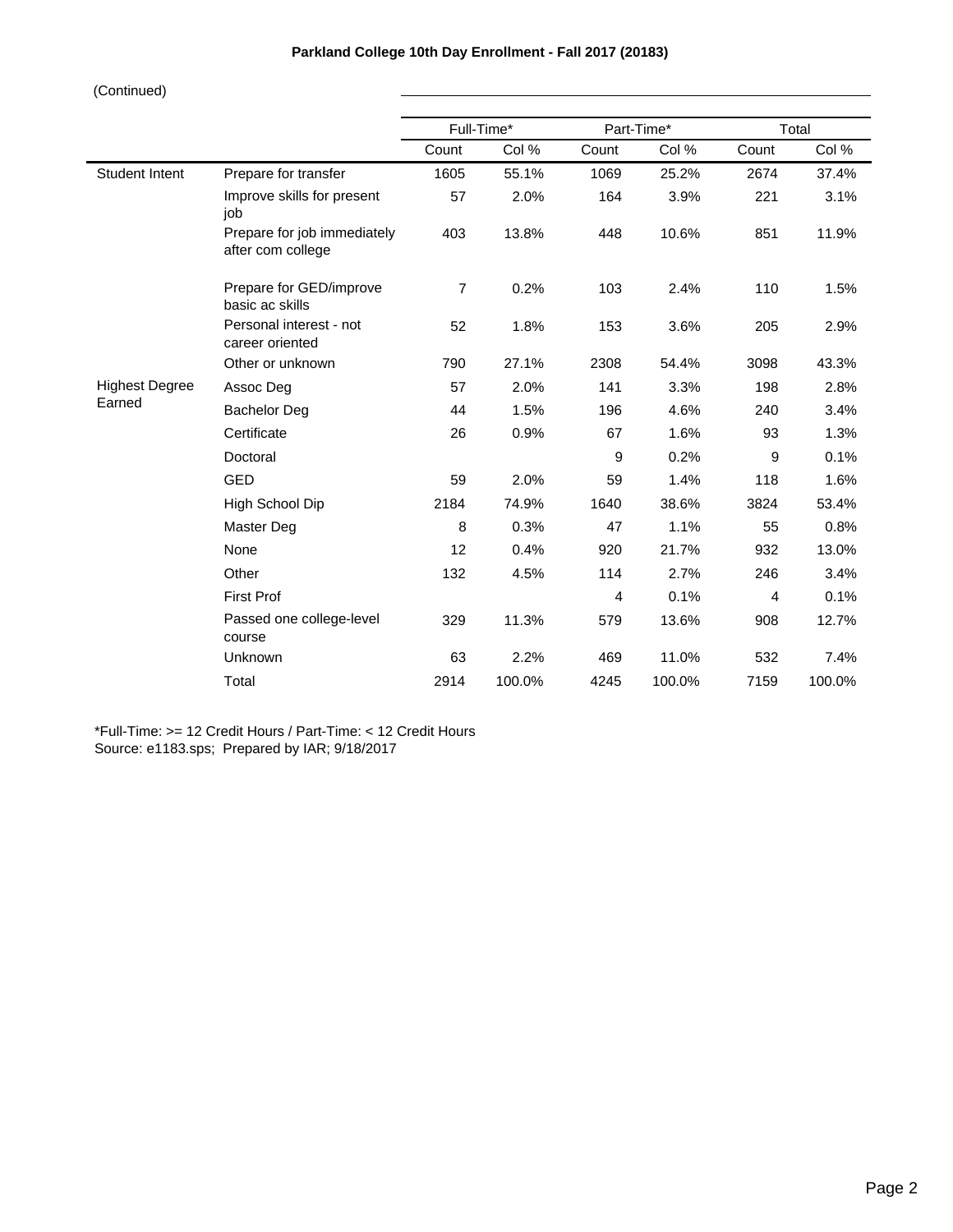**Parkland College 10th Day Enrollment - Fall 2017 (20183)**

|       |                | Full-Time*              |        |                | Part-Time* | Total                   |        |  |
|-------|----------------|-------------------------|--------|----------------|------------|-------------------------|--------|--|
|       |                | Count                   | Col %  | Count          | Col %      | Count                   | Col %  |  |
| State | Alaska         | $\mathbf{1}$            | 0.0%   |                |            | $\mathbf{1}$            | 0.0%   |  |
|       | Arizona        |                         |        | $\mathbf{1}$   | 0.0%       | 1                       | 0.0%   |  |
|       | California     | $\overline{c}$          | 0.1%   | $\overline{7}$ | 0.2%       | 9                       | 0.1%   |  |
|       | Colorado       |                         |        | 1              | 0.0%       | 1                       | 0.0%   |  |
|       | Florida        | $\mathbf{1}$            | 0.0%   | $\overline{c}$ | 0.0%       | 3                       | 0.0%   |  |
|       | Georgia        |                         |        | 3              | 0.1%       | 3                       | 0.0%   |  |
|       | Hawaii         |                         |        | 1              | 0.0%       | 1                       | 0.0%   |  |
|       | Idaho          |                         |        | 1              | 0.0%       | 1                       | 0.0%   |  |
|       | Illinois       | 2695                    | 92.5%  | 4149           | 97.7%      | 6844                    | 95.6%  |  |
|       | Indiana        | 32                      | 1.1%   | $\overline{7}$ | 0.2%       | 39                      | 0.5%   |  |
|       | lowa           | 3                       | 0.1%   | $\overline{c}$ | 0.0%       | 5                       | 0.1%   |  |
|       | Kansas         | $\mathbf{1}$            | 0.0%   | 1              | 0.0%       | $\overline{\mathbf{c}}$ | 0.0%   |  |
|       | Kentucky       | $\overline{c}$          | 0.1%   |                |            | $\overline{\mathbf{c}}$ | 0.0%   |  |
|       | Massachusetts  |                         |        | 1              | 0.0%       | 1                       | 0.0%   |  |
|       | Michigan       | 3                       | 0.1%   |                |            | 3                       | 0.0%   |  |
|       | Minnesota      | 1                       | 0.0%   | $\overline{c}$ | 0.0%       | 3                       | 0.0%   |  |
|       | Mississippi    | 1                       | 0.0%   |                |            | 1                       | 0.0%   |  |
|       | Missouri       | 1                       | 0.0%   | 4              | 0.1%       | 5                       | 0.1%   |  |
|       | Nevada         | 1                       | 0.0%   |                |            | 1                       | 0.0%   |  |
|       | New Jersey     | 1                       | 0.0%   | $\mathbf{1}$   | 0.0%       | $\overline{c}$          | 0.0%   |  |
|       | New York       | $\overline{c}$          | 0.1%   |                |            | $\overline{\mathbf{c}}$ | 0.0%   |  |
|       | North Carolina | $\overline{c}$          | 0.1%   |                |            | $\overline{c}$          | 0.0%   |  |
|       | Ohio           | 1                       | 0.0%   | 1              | 0.0%       | $\overline{\mathbf{c}}$ | 0.0%   |  |
|       | Oklahoma       | 1                       | 0.0%   |                |            | 1                       | 0.0%   |  |
|       | Pennsylvania   | 3                       | 0.1%   | 4              | 0.1%       | $\overline{7}$          | 0.1%   |  |
|       | South Carolina | $\mathbf{1}$            | 0.0%   |                |            | 1                       | 0.0%   |  |
|       | Tennessee      | 4                       | 0.1%   |                |            | 4                       | 0.1%   |  |
|       | Texas          | 5                       | 0.2%   | 5              | 0.1%       | 10                      | 0.1%   |  |
|       | Virginia       | $\overline{\mathbf{c}}$ | 0.1%   | 1              | 0.0%       | 3                       | 0.0%   |  |
|       | Washington     | 1                       | 0.0%   |                |            | 1                       | 0.0%   |  |
|       | Wisconsin      | 3                       | 0.1%   | $\mathbf{1}$   | 0.0%       | 4                       | 0.1%   |  |
|       | Puerto Rico    | 1                       | 0.0%   |                |            | 1                       | 0.0%   |  |
|       | Foreign        | 143                     | 4.9%   | 50             | 1.2%       | 193                     | 2.7%   |  |
|       | Total          | 2914                    | 100.0% | 4245           | 100.0%     | 7159                    | 100.0% |  |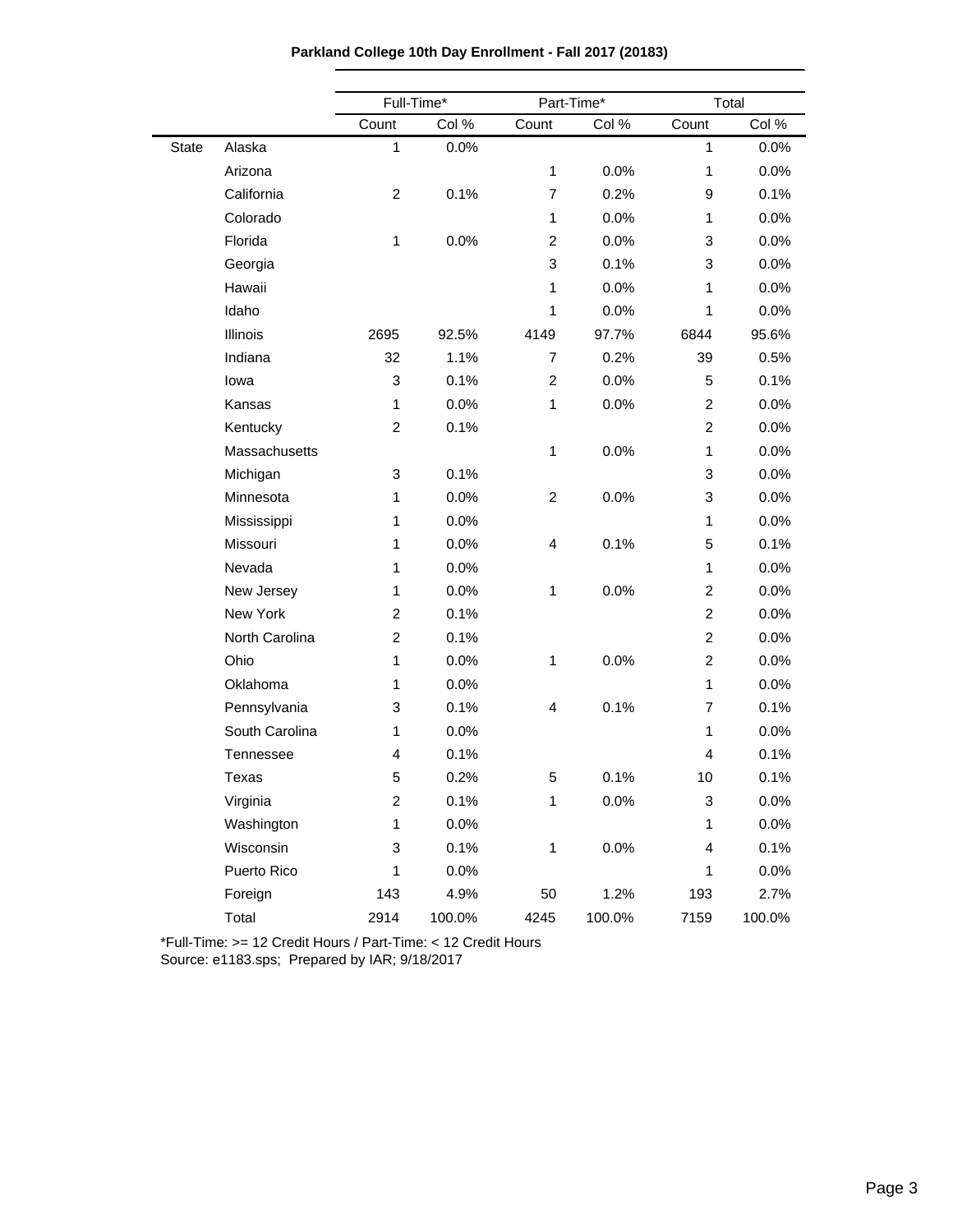**Parkland College 10th Day Enrollment - Fall 2017 (20183)**

|                       |              | Full-Time*                |        | Part-Time*                |        | Total            |        |
|-----------------------|--------------|---------------------------|--------|---------------------------|--------|------------------|--------|
|                       |              | Count                     | Col %  | Count                     | Col %  | Count            | Col %  |
| Student Major Program | Total        | 2914                      | 100.0% | 4245                      | 100.0% | 7159             | 100.0% |
|                       | <b>B ABG</b> | $\boldsymbol{9}$          | 0.3%   |                           |        | $\boldsymbol{9}$ | 0.1%   |
|                       | <b>B ABL</b> | 15                        | 0.5%   | 10                        | 0.2%   | 25               | 0.3%   |
|                       | <b>B ABM</b> | 29                        | 1.0%   | $\mathsf g$               | 0.2%   | 38               | 0.5%   |
|                       | <b>B ABR</b> | 10                        | 0.3%   | $\ensuremath{\mathsf{3}}$ | 0.1%   | 13               | 0.2%   |
|                       | <b>B ABT</b> | 12                        | 0.4%   | 1                         | 0.0%   | 13               | 0.2%   |
|                       | <b>B ACC</b> | 35                        | 1.2%   | 38                        | 0.9%   | 73               | 1.0%   |
|                       | <b>B AGB</b> | $\overline{c}$            | 0.1%   |                           |        | $\overline{c}$   | 0.0%   |
|                       | <b>B CCP</b> | 1                         | 0.0%   |                           |        | $\mathbf{1}$     | 0.0%   |
|                       | <b>B EQM</b> |                           |        | $\boldsymbol{2}$          | 0.0%   | $\boldsymbol{2}$ | 0.0%   |
|                       | <b>B FLD</b> |                           |        | $\boldsymbol{2}$          | 0.0%   | $\overline{c}$   | 0.0%   |
|                       | <b>B</b> GIS |                           |        | $\overline{c}$            | 0.0%   | $\overline{c}$   | 0.0%   |
|                       | <b>B HCM</b> | 16                        | 0.5%   | $\,6$                     | 0.1%   | 22               | 0.3%   |
|                       | <b>BHIF</b>  | $\overline{c}$            | 0.1%   | $\ensuremath{\mathsf{3}}$ | 0.1%   | $\mathbf 5$      | 0.1%   |
|                       | <b>BHIH</b>  | 8                         | 0.3%   | 6                         | 0.1%   | 14               | 0.2%   |
|                       | <b>BHIR</b>  | $\overline{c}$            | 0.1%   | $\boldsymbol{7}$          | 0.2%   | $\boldsymbol{9}$ | 0.1%   |
|                       | <b>B IND</b> | 8                         | 0.3%   | $\mathbf 5$               | 0.1%   | 13               | 0.2%   |
|                       | <b>BINT</b>  | 1                         | 0.0%   | 1                         | 0.0%   | $\overline{c}$   | 0.0%   |
|                       | <b>B MGT</b> | 40                        | 1.4%   | 66                        | 1.6%   | 106              | 1.5%   |
|                       | <b>B MKT</b> | 18                        | 0.6%   | 12                        | 0.3%   | 30               | 0.4%   |
|                       | E ACR        | 18                        | 0.6%   | 10                        | 0.2%   | 28               | 0.4%   |
|                       | E AFT        | 35                        | 1.2%   | $\overline{c}$            | 0.0%   | 37               | 0.5%   |
|                       | E AMT        | 1                         | 0.0%   | $\ensuremath{\mathsf{3}}$ | 0.1%   | 4                | 0.1%   |
|                       | E AUS        | 1                         | 0.0%   |                           |        | 1                | 0.0%   |
|                       | E AUT        | 62                        | 2.1%   | 22                        | 0.5%   | 84               | 1.2%   |
|                       | E BCR        |                           |        | $\mathbf 5$               | 0.1%   | 5                | 0.1%   |
|                       | E CCD        |                           |        | 1                         | 0.0%   | 1                | 0.0%   |
|                       | E CDB        | 5                         | 0.2%   | 4                         | 0.1%   | 9                | 0.1%   |
|                       | E CDG        |                           |        | $\mathbf{1}$              | 0.0%   | $\mathbf{1}$     | 0.0%   |
|                       | E CDM        | 14                        | 0.5%   | 13                        | 0.3%   | 27               | 0.4%   |
|                       | E CDS        | $\mathbf{3}$              | 0.1%   | 16                        | 0.4%   | 19               | 0.3%   |
|                       | E CLS        |                           |        | $\mathbf{1}$              | 0.0%   | $\mathbf{1}$     | 0.0%   |
|                       | E CMD        |                           |        | $\mathbf{1}$              | 0.0%   | 1                | 0.0%   |
|                       | E CNH        | 29                        | 1.0%   |                           |        | 29               | 0.4%   |
|                       | E CTT        | 1                         | 0.0%   |                           |        | $\mathbf{1}$     | 0.0%   |
|                       | E ECJ        |                           |        | $\mathbf{1}$              | 0.0%   | 1                | 0.0%   |
|                       | E ECS        | 8                         | 0.3%   | $10$                      | 0.2%   | 18               | 0.3%   |
|                       | E ELP        | 3                         | 0.1%   | $\,$ 5 $\,$               | 0.1%   | 8                | 0.1%   |
|                       | E ENS        | 128                       | 4.4%   | 51                        | 1.2%   | 179              | 2.5%   |
|                       | E HAC        | 16                        | 0.5%   | $\overline{7}$            | 0.2%   | 23               | 0.3%   |
|                       | E HVC        | $\ensuremath{\mathsf{3}}$ | 0.1%   | $\,$ 5 $\,$               | 0.1%   | 8                | 0.1%   |
|                       | E IMT        |                           |        | $\overline{a}$            | 0.0%   | $\overline{c}$   | 0.0%   |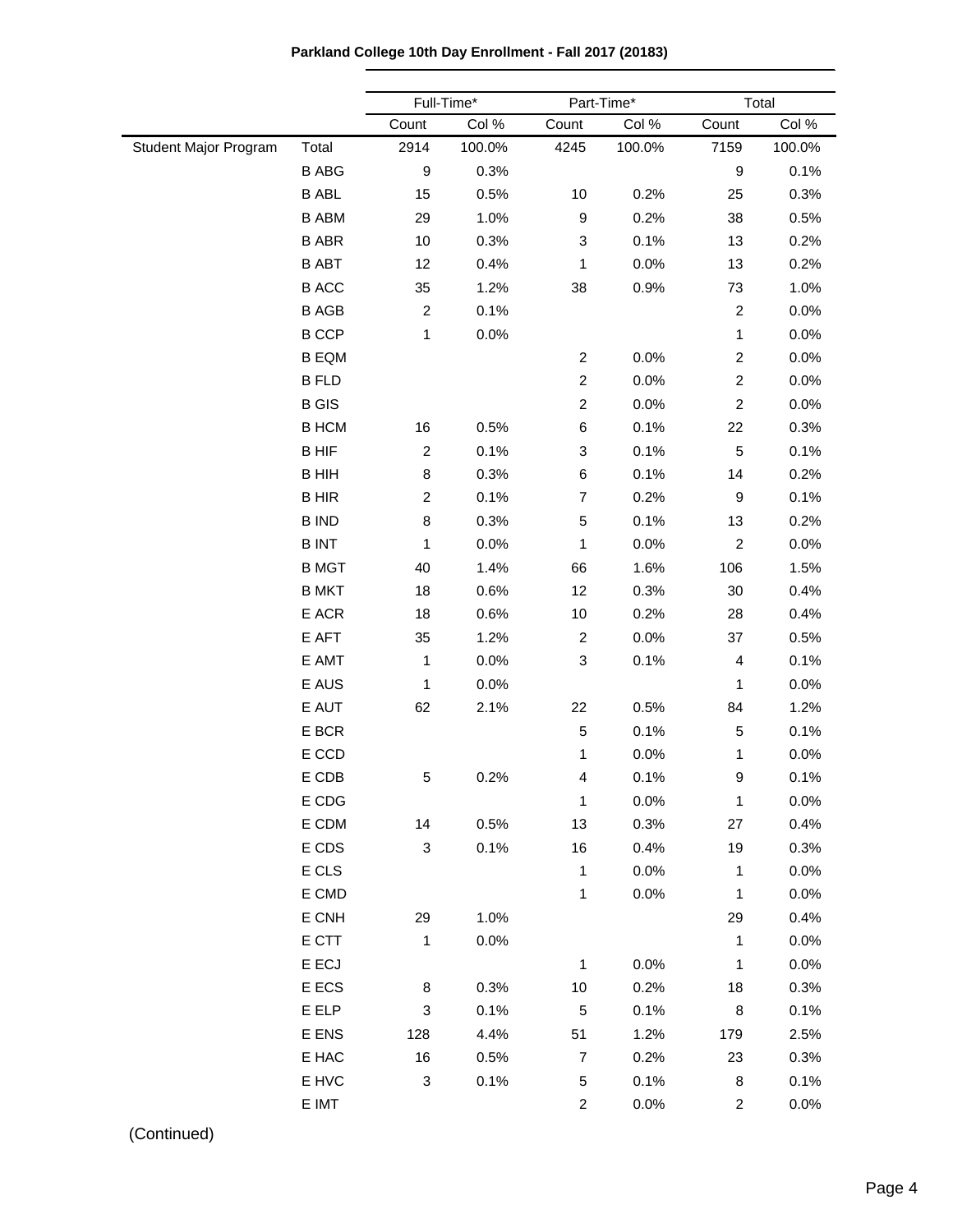|              | Full-Time*     |       | Part-Time*                |       | Total                   |         |  |
|--------------|----------------|-------|---------------------------|-------|-------------------------|---------|--|
|              | Count          | Col % | Count                     | Col % | Count                   | Col %   |  |
| E IWT        | $\overline{2}$ | 0.1%  | 13                        | 0.3%  | 15                      | 0.2%    |  |
| E MFG        | 22             | 0.8%  | 21                        | 0.5%  | 43                      | 0.6%    |  |
| E MFT        |                |       | $\mathbf{1}$              | 0.0%  | $\mathbf{1}$            | $0.0\%$ |  |
| E PET        | 36             | 1.2%  | 6                         | 0.1%  | 42                      | 0.6%    |  |
| F AAD        | 47             | 1.6%  | 29                        | 0.7%  | 76                      | 1.1%    |  |
| F AAE        | 9              | 0.3%  | $\overline{\mathbf{4}}$   | 0.1%  | 13                      | 0.2%    |  |
| F ENT        | $\overline{4}$ | 0.1%  | $\overline{c}$            | 0.0%  | 6                       | 0.1%    |  |
| F GDI        |                |       | $\ensuremath{\mathsf{3}}$ | 0.1%  | 3                       | 0.0%    |  |
| F GDS        | 17             | 0.6%  | 20                        | 0.5%  | 37                      | 0.5%    |  |
| F GPP        |                |       | $\mathbf{1}$              | 0.0%  | $\mathbf{1}$            | 0.0%    |  |
| F MCB        | 15             | 0.5%  | 10                        | 0.2%  | 25                      | 0.3%    |  |
| F MCC        | 9              | 0.3%  | 5                         | 0.1%  | 14                      | 0.2%    |  |
| F MPH        | 8              | 0.3%  | 9                         | 0.2%  | 17                      | 0.2%    |  |
| F MPR        | $\overline{2}$ | 0.1%  | 5                         | 0.1%  | $\overline{7}$          | 0.1%    |  |
| F MSE        | 12             | 0.4%  | $\overline{\mathbf{4}}$   | 0.1%  | 16                      | 0.2%    |  |
| F MSP        | $\mathbf{1}$   | 0.0%  | 5                         | 0.1%  | 6                       | 0.1%    |  |
| G DHG        | 70             | 2.4%  |                           |       | 70                      | 1.0%    |  |
| <b>G EMA</b> | $\mathbf{1}$   | 0.0%  | 5                         | 0.1%  | 6                       | 0.1%    |  |
| <b>G EMT</b> | 9              | 0.3%  | 20                        | 0.5%  | 29                      | 0.4%    |  |
| G MAS        | 5              | 0.2%  | 24                        | 0.6%  | 29                      | 0.4%    |  |
| G MSG        | 3              | 0.1%  | 17                        | 0.4%  | 20                      | 0.3%    |  |
| <b>G NAS</b> | $\overline{c}$ | 0.1%  | 11                        | 0.3%  | 13                      | 0.2%    |  |
| <b>G NUR</b> | 74             | 2.5%  | 168                       | 4.0%  | 242                     | 3.4%    |  |
| <b>G OTA</b> | 18             | 0.6%  | 21                        | 0.5%  | 39                      | 0.5%    |  |
| G RTT        | 5              | 0.2%  | 19                        | 0.4%  | 24                      | 0.3%    |  |
| <b>G SUR</b> | 22             | 0.8%  | 19                        | 0.4%  | 41                      | 0.6%    |  |
| <b>G VTT</b> | 45             | 1.5%  | 15                        | 0.4%  | 60                      | 0.8%    |  |
| G XCT        |                |       | $\overline{c}$            | 0.0%  | $\overline{\mathbf{c}}$ | 0.0%    |  |
| G XMR        |                |       | 6                         | 0.1%  | 6                       | 0.1%    |  |
| G XRA        | 18             | 0.6%  | 18                        | 0.4%  | 36                      | 0.5%    |  |
| H GAA        | 522            | 17.9% | 337                       | 7.9%  | 859                     | 12.0%   |  |
| N ASG        | 695            | 23.9% | 396                       | 9.3%  | 1091                    | 15.2%   |  |
| N FTR        | 5              | 0.2%  | $\overline{7}$            | 0.2%  | 12                      | 0.2%    |  |
| N FXT        | $\mathbf{1}$   | 0.0%  |                           |       | $\mathbf{1}$            | 0.0%    |  |
| <b>OCCUP</b> | 230            | 7.9%  | 386                       | 9.1%  | 616                     | 8.6%    |  |
| S CDA        |                |       | $\mathbf{1}$              | 0.0%  | $\mathbf{1}$            | $0.0\%$ |  |
| S CDE        |                |       | $\overline{c}$            | 0.0%  | $\overline{c}$          | $0.0\%$ |  |
| S CHD        | 30             | 1.0%  | 28                        | 0.7%  | 58                      | 0.8%    |  |
| S CJS        | 58             | 2.0%  | 43                        | 1.0%  | 101                     | 1.4%    |  |
| S FST        | 5              | 0.2%  | 5                         | 0.1%  | 10                      | 0.1%    |  |
| T BKP        |                |       | 3                         | 0.1%  | 3                       | $0.0\%$ |  |
|              |                |       |                           |       |                         |         |  |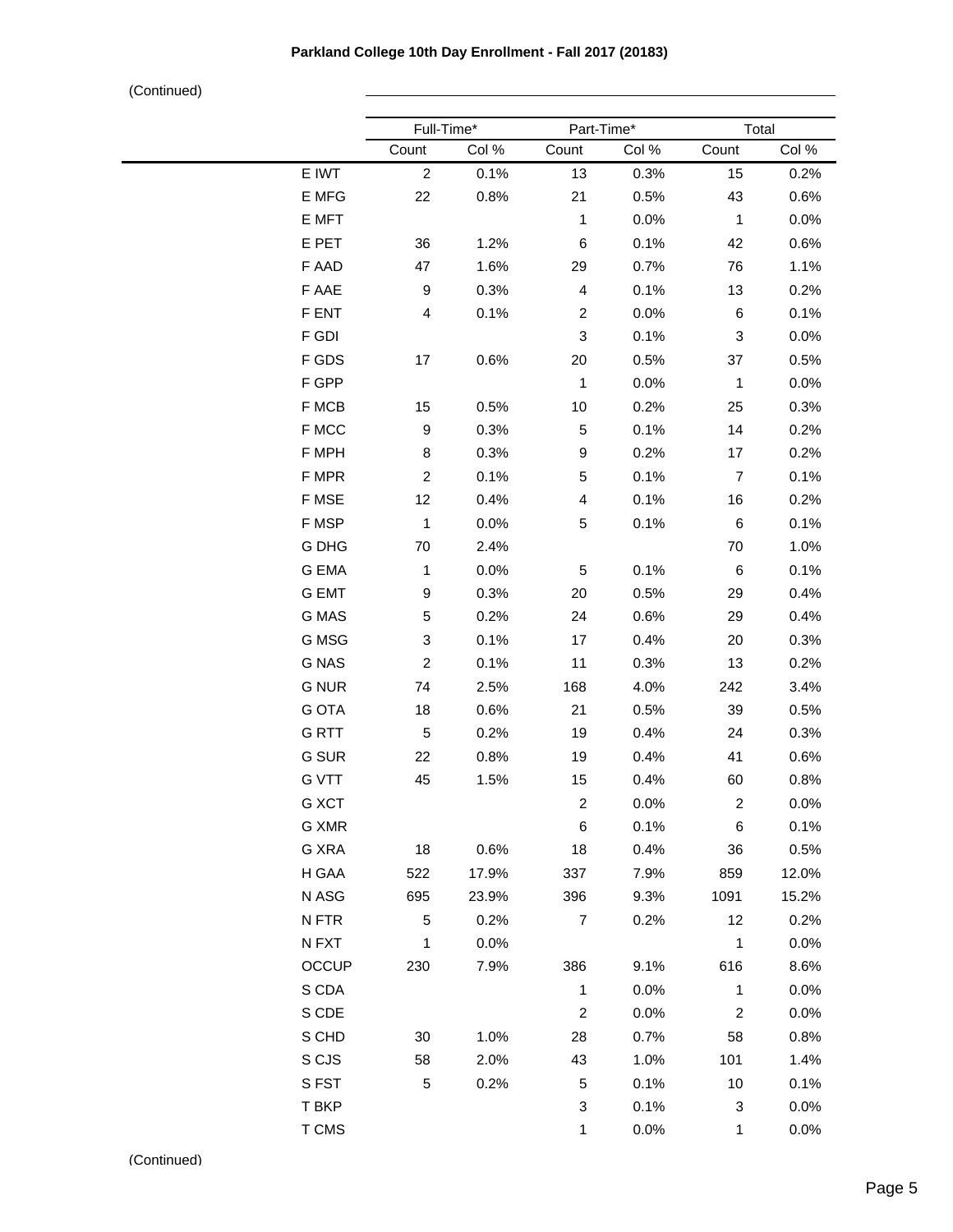|             |                               | Full-Time*                |        | Part-Time*                |        | Total                     |        |  |
|-------------|-------------------------------|---------------------------|--------|---------------------------|--------|---------------------------|--------|--|
|             |                               | Count                     | Col %  | Count                     | Col %  | Count                     | Col %  |  |
|             | <b>T CNA</b>                  | 34                        | 1.2%   | 33                        | 0.8%   | 67                        | 0.9%   |  |
|             | T CPL                         | 32                        | 1.1%   | 25                        | 0.6%   | 57                        | 0.8%   |  |
|             | T CSM                         |                           |        | $\mathbf{1}$              | 0.0%   | $\mathbf{1}$              | 0.0%   |  |
|             | T DGM                         | 24                        | 0.8%   | 24                        | 0.6%   | 48                        | 0.7%   |  |
|             | T GPR                         |                           |        | $\mathbf{1}$              | 0.0%   | $\mathbf{1}$              | 0.0%   |  |
|             | T IAD                         | $\overline{c}$            | 0.1%   | $\ensuremath{\mathsf{3}}$ | 0.1%   | $\sqrt{5}$                | 0.1%   |  |
|             | T IPR                         |                           |        | $\mathbf{1}$              | 0.0%   | $\mathbf{1}$              | 0.0%   |  |
|             | T MSA                         |                           |        | $\mathbf{1}$              | 0.0%   | $\mathbf{1}$              | 0.0%   |  |
|             | T OCA                         | $18\,$                    | 0.6%   | 29                        | 0.7%   | 47                        | 0.7%   |  |
|             | T OCP                         |                           |        | $\ensuremath{\mathsf{3}}$ | 0.1%   | $\ensuremath{\mathsf{3}}$ | 0.0%   |  |
|             | T PCF                         |                           |        | $\mathbf{1}$              | 0.0%   | $\mathbf{1}$              | 0.0%   |  |
|             | T VGW                         | $\mathbf{1}$              | 0.0%   |                           |        | $\mathbf{1}$              | 0.0%   |  |
|             | T WAP                         |                           |        | $\mathbf 1$               | 0.0%   | $\mathbf{1}$              | 0.0%   |  |
|             | $\boldsymbol{\mathsf{X}}$ CDL |                           |        | $10$                      | 0.2%   | $10$                      | 0.1%   |  |
|             | Y AB3                         | 1                         | 0.0%   |                           |        | $\mathbf{1}$              | 0.0%   |  |
|             | Y AB4                         |                           |        | $\mathbf{1}$              | 0.0%   | $\mathbf{1}$              | 0.0%   |  |
|             | Y AS5                         |                           |        | $\mathbf{1}$              | 0.0%   | $\mathbf{1}$              | 0.0%   |  |
|             | Y EL2                         |                           |        | $\mathbf{1}$              | 0.0%   | $\mathbf{1}$              | 0.0%   |  |
|             | Y EL3                         |                           |        | $\mathbf{1}$              | 0.0%   | $\mathbf{1}$              | 0.0%   |  |
|             | Y EL4                         |                           |        | $\mathbf{1}$              | 0.0%   | $\mathbf{1}$              | 0.0%   |  |
|             | Y EL5                         |                           |        | $\ensuremath{\mathsf{3}}$ | 0.1%   | $\ensuremath{\mathsf{3}}$ | 0.0%   |  |
|             | Y GSU                         | 265                       | 9.1%   | 2079                      | 49.0%  | 2344                      | 32.7%  |  |
| Degree Type | 1799                          | 230                       | 7.9%   | 386                       | 9.1%   | 616                       | 8.6%   |  |
|             | AA                            | 520                       | 17.8%  | 334                       | 7.9%   | 854                       | 11.9%  |  |
|             | AAS                           | 940                       | 32.3%  | 763                       | 18.0%  | 1703                      | 23.8%  |  |
|             | AES                           | 128                       | 4.4%   | 51                        | 1.2%   | 179                       | 2.5%   |  |
|             | ${\sf AFA}$                   | 69                        | 2.4%   | 42                        | 1.0%   | 111                       | 1.6%   |  |
|             | AGS                           | 265                       | 9.1%   | 2079                      | 49.0%  | 2344                      | 32.7%  |  |
|             | $\mathsf{AS}$                 | 695                       | 23.9%  | 396                       | 9.3%   | 1091                      | 15.2%  |  |
|             | $\mathsf{CE}% _{\mathcal{A}}$ | $\ensuremath{\mathsf{3}}$ | 0.1%   | 11                        | 0.3%   | 14                        | 0.2%   |  |
|             | CER                           | 64                        | 2.2%   | 183                       | 4.3%   | 247                       | 3.5%   |  |
|             | Total                         | 2914                      | 100.0% | 4245                      | 100.0% | 7159                      | 100.0% |  |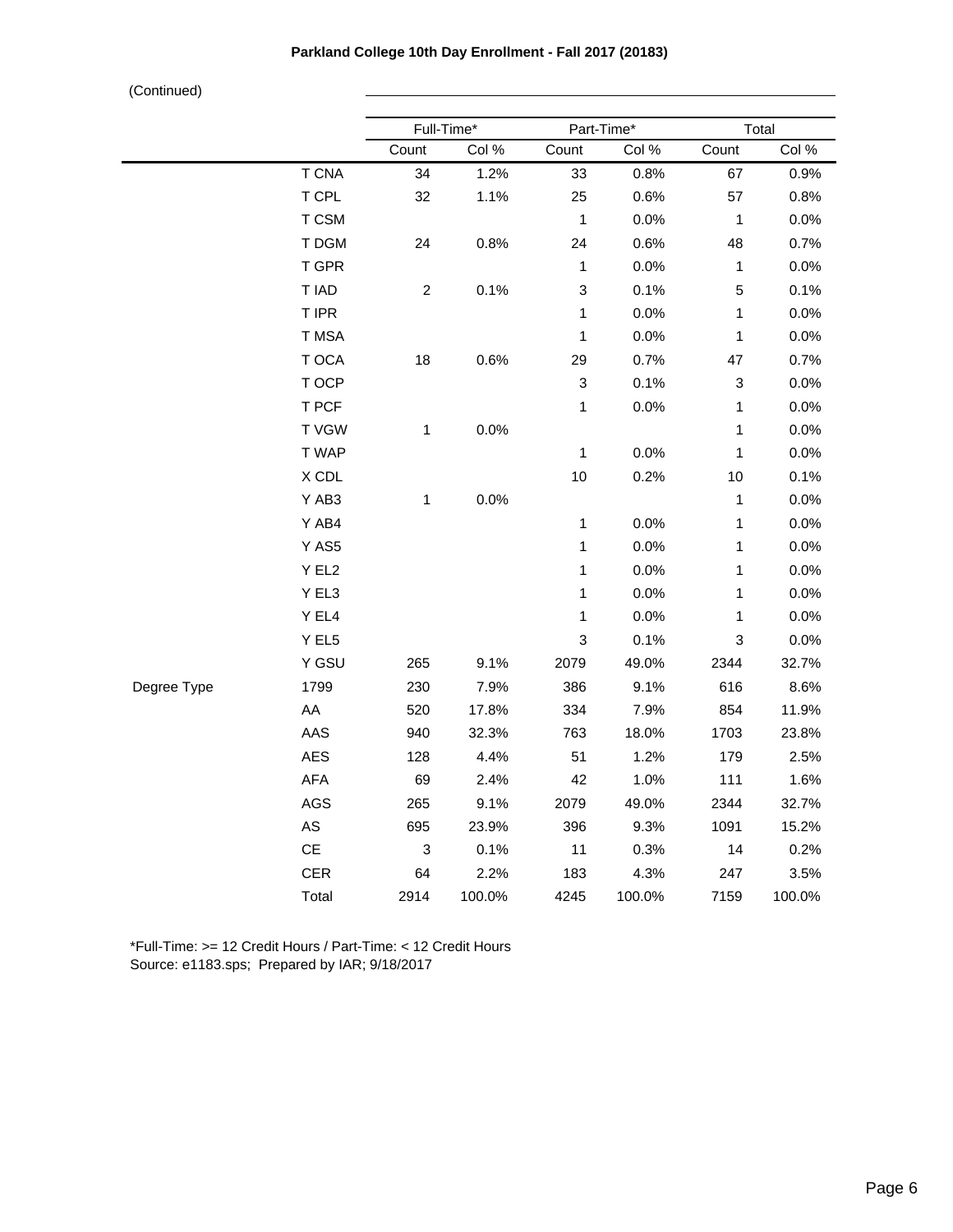|                     |                                                 | Full-Time*       |        | Part-Time*     |        | Total          |        |
|---------------------|-------------------------------------------------|------------------|--------|----------------|--------|----------------|--------|
|                     |                                                 | Count            | Col %  | Count          | Col %  | Count          | Col %  |
| Transfer            | Total                                           | 144              | 100.0% | 71             | 100.0% | 215            | 100.0% |
| Institution<br>Name | <b>Black Hawk College-East</b>                  | 1                | 0.7%   |                |        | 1              | 0.5%   |
|                     | <b>Black Hawk College-Quad</b><br><b>Cities</b> | 3                | 2.1%   |                |        | 3              | 1.4%   |
|                     | Carl Sandburg College                           |                  |        | 1              | 1.4%   | 1              | 0.5%   |
|                     | City Colleges of Chicago                        | 1                | 0.7%   |                |        | 1              | 0.5%   |
|                     | College of DuPage                               | 1                | 0.7%   |                |        | 1              | 0.5%   |
|                     | College of Lake County                          | $\overline{c}$   | 1.4%   | 1              | 1.4%   | 3              | 1.4%   |
|                     | Danville Area Community<br>College              | 8                | 5.6%   | 11             | 15.5%  | 19             | 8.8%   |
|                     | <b>Eastern Illinois University</b>              | 1                | 0.7%   | 4              | 5.6%   | 5              | 2.3%   |
|                     | <b>Elgin Community College</b>                  | 1                | 0.7%   |                |        | 1              | 0.5%   |
|                     | Eureka College                                  |                  |        | 1              | 1.4%   | 1              | 0.5%   |
|                     | Greenville College                              |                  |        | 1              | 1.4%   | 1              | 0.5%   |
|                     | Harold Washington College<br>(Loop College)     | 1                | 0.7%   |                |        | 1              | 0.5%   |
|                     | <b>Heartland Community</b><br>College           | 10               | 6.9%   | 4              | 5.6%   | 14             | 6.5%   |
|                     | Illinois Benedictine College                    |                  |        | 1              | 1.4%   | 1              | 0.5%   |
|                     | Illinois Central College                        | 5                | 3.5%   | 1              | 1.4%   | 6              | 2.8%   |
|                     | <b>Illinois College</b>                         | 1                | 0.7%   |                |        | 1              | 0.5%   |
|                     | Illinois Eastern Community<br>Colleges          | $\overline{2}$   | 1.4%   | 1              | 1.4%   | 3              | 1.4%   |
|                     | <b>Illinois State University</b>                | 4                | 2.8%   | $\overline{2}$ | 2.8%   | 6              | 2.8%   |
|                     | <b>Illinois Valley Community</b><br>College     | 1                | 0.7%   | 1              | 1.4%   | $\overline{c}$ | 0.9%   |
|                     | John A. Logan College                           | 1                | 0.7%   | 1              | 1.4%   | $\overline{c}$ | 0.9%   |
|                     | John Wood Community<br>College                  | 1                | 0.7%   |                |        | 1              | 0.5%   |
|                     | Joliet Junior College                           | $\overline{4}$   | 2.8%   | 1              | 1.4%   | 5              | 2.3%   |
|                     | Kankakee Community<br>College                   | $\boldsymbol{7}$ | 4.9%   | 3              | 4.2%   | 10             | 4.7%   |
|                     | Kaskaskia College                               | 3                | 2.1%   |                |        | 3              | 1.4%   |
|                     | Kishwaukee College                              | $\overline{c}$   | 1.4%   |                |        | $\overline{c}$ | 0.9%   |
|                     | Lake Land College                               | 16               | 11.1%  | 6              | 8.5%   | 22             | 10.2%  |
|                     | Lewis & Clark Community<br>College              |                  |        | $\overline{2}$ | 2.8%   | $\overline{2}$ | 0.9%   |
|                     | Lincoln College                                 | 1                | 0.7%   |                |        | 1              | 0.5%   |
|                     | <b>Lincoln Land Community</b><br>College        | 6                | 4.2%   | 4              | 5.6%   | 10             | 4.7%   |
|                     | Loyola University of<br>Chicago                 | 1                | 0.7%   |                |        | 1              | 0.5%   |
|                     | McKendree College                               | 1                | 0.7%   |                |        | 1              | 0.5%   |
|                     | Northern Illinois University                    | 1                | 0.7%   |                |        | 1              | 0.5%   |

# **Parkland College 10th Day Enrollment - Fall 2017 (20183)**